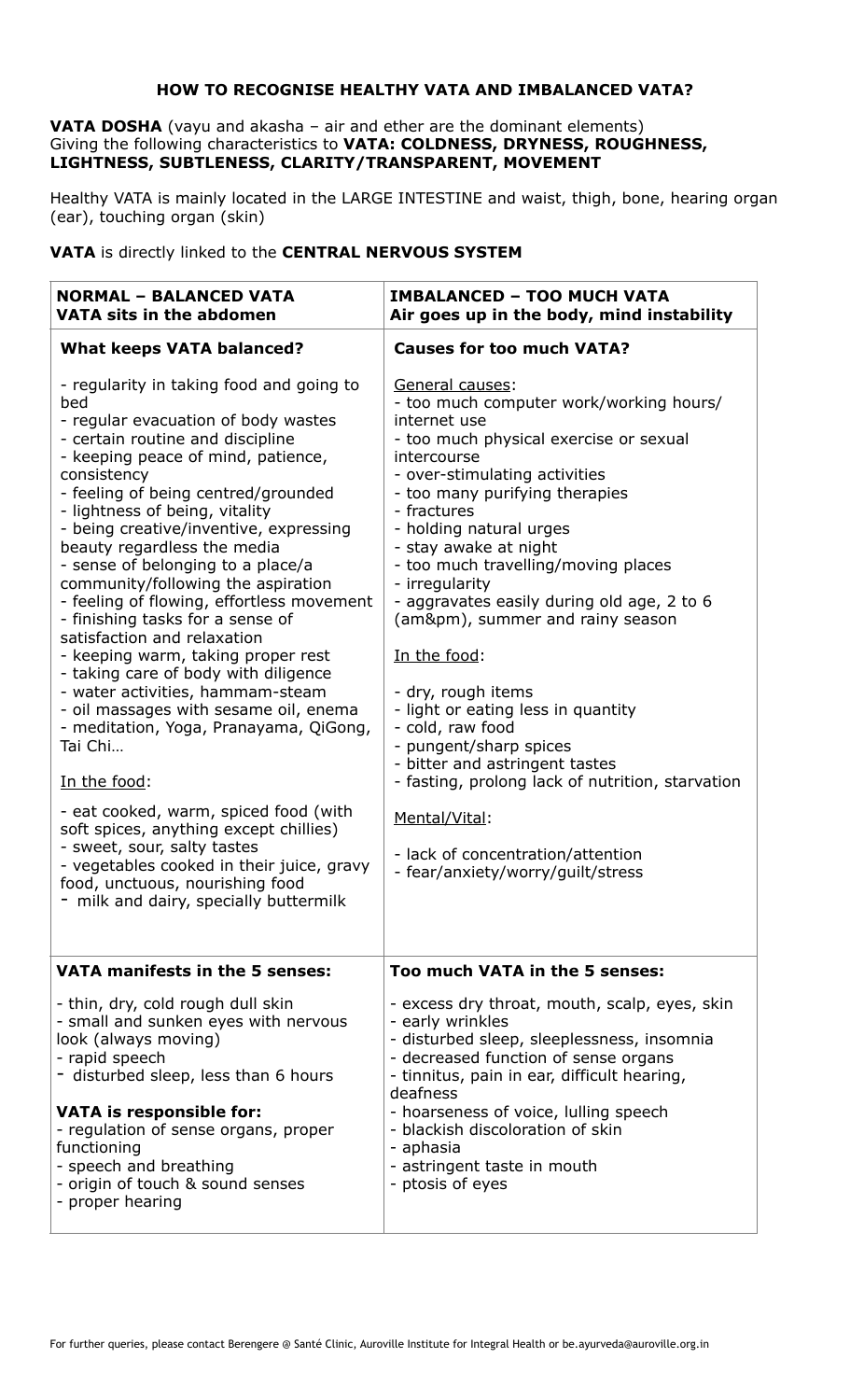# **How VATA manifests physically:**

- body thin and lean, very tall or small - slight dryness in the body (hair,

- skin…)
- light weight: easy to lose - bony structure, irregular teeth
- cracking joints
- hardly any sweat

-

- pulse is feeble and irregular

#### **And physiologically:**

- irregular appetite, skip meals easily
- irregular digestion, bloated/gas
- tendency to constipation
- small dry hard stool

# **VATA is responsible for:**

- all movements (upward, downward, circular, peristaltic, outward, inward)
- motor activity
- breathing

- regulates the natural urges, throws out the waste material, responsible for excretion of different excreta from the body

- regulates the peristalsis and enzyme secretion for the proper absorption and cell nourishment

- stimulates the digestive fire, helps in deglutition (swallowing) of food

- makes the heart beat regularly

- good blood circulation

- regulates the transportation of any kind (eg: the food along the digestive tract)

- regulates menstruations and deliveries

# **The 5 Vayu (Vata):**

- **Prana Vayu**: the vital air: located in the head and moves in the chest and throat. Helps breathing (inhaling), swallowing food, functioning arteries, veins and nerves. Supports mind, heart, sense organs and intelligence.
- **Udana Vayu**: the rising air: located in the diaphragm and throat. Any upward movements, exhalation, speech, voice, effort.
- **Samana Vayu**: associated with digestive fire: located in the small intestine and navel region. Moves in the whole intestinal tract to facilitate the digestion and assimilation, transports waste products.
- Apana Vayu: the downward air: located in the large intestine and pelvis, moves in the waist, bladder, genital organs and thighs. For elimination of stool, urine, semen and menstrual blood, keeps the foetus in uterus for 9 months, helps during birth by pressing downwards.
- **Vyana Vayu**: the omnipresent air: located in the heart and diffuses through the body, moves all over the body, blood circulation, movements

# **Symptoms of imbalance in the body:**

#### General:

- feeling of not being in the body, being detached from it
- weight loss, lean body, emaciation
- dryness, hardness
- physical and mental fatigue
- general weakness, vertigo, giddiness
- pain anywhere in the body: feet, knee, thigh
- stiffness: ankle, back, neck, thigh, penis
- cramps: calves, muscles
- tension in groin
- monoplegia, hemiplegia, paraplegia,
- polyplegia
- convulsions (straight & bending)
- lameness, dwarfism
- tremors (Parkinson), shivering, numbness, coldness
- atrophy of arm
- dropping of upper eyelid
- not able to close eyes

In the head/chest:

- headache (temporal, frontal), epilepsy,

- seizure
- dandruff
- toothache, loose teeth
- torticollis
- pain in jaws, lips, eyes
- heart palpitations/stroke
- pain in chest (rubbing, stabbing)
- bradycardia, tachycardia
- tinnitus
- impaired thoracic movement
- hiccup
- facial paralysis

### In the large intestine, rectum, anus:

- gas, bloated, abdominal distension, colic or griping pain, gurgling sound, cramps
- constipation, diarrhoea, colitis
- diverticulosis
- fissure, fistula, haemorrhoids
- rectal prolapse
- tenasmus (pain in anus)
- mis-peristalsis

### In pelvic cavity:

- vaginal prolapse
- miscarriage
- irregular periods
- irregularity in micturition
- prostate enlargement
- pain in scrotum, in groin

### In lower back:

pain, scoliosis, herniation, slipped disk, inguinal hernia, sciatica

### In bones and joints/nails:

- dislocation, abnormal spine curvature
- osteoporosis/arthritis
- pain in bones or joints, muscles, tendons, ligaments, nerves
- muscles hypertonia
- foot drop
- cracking n splitting of nails
- crackles on heels